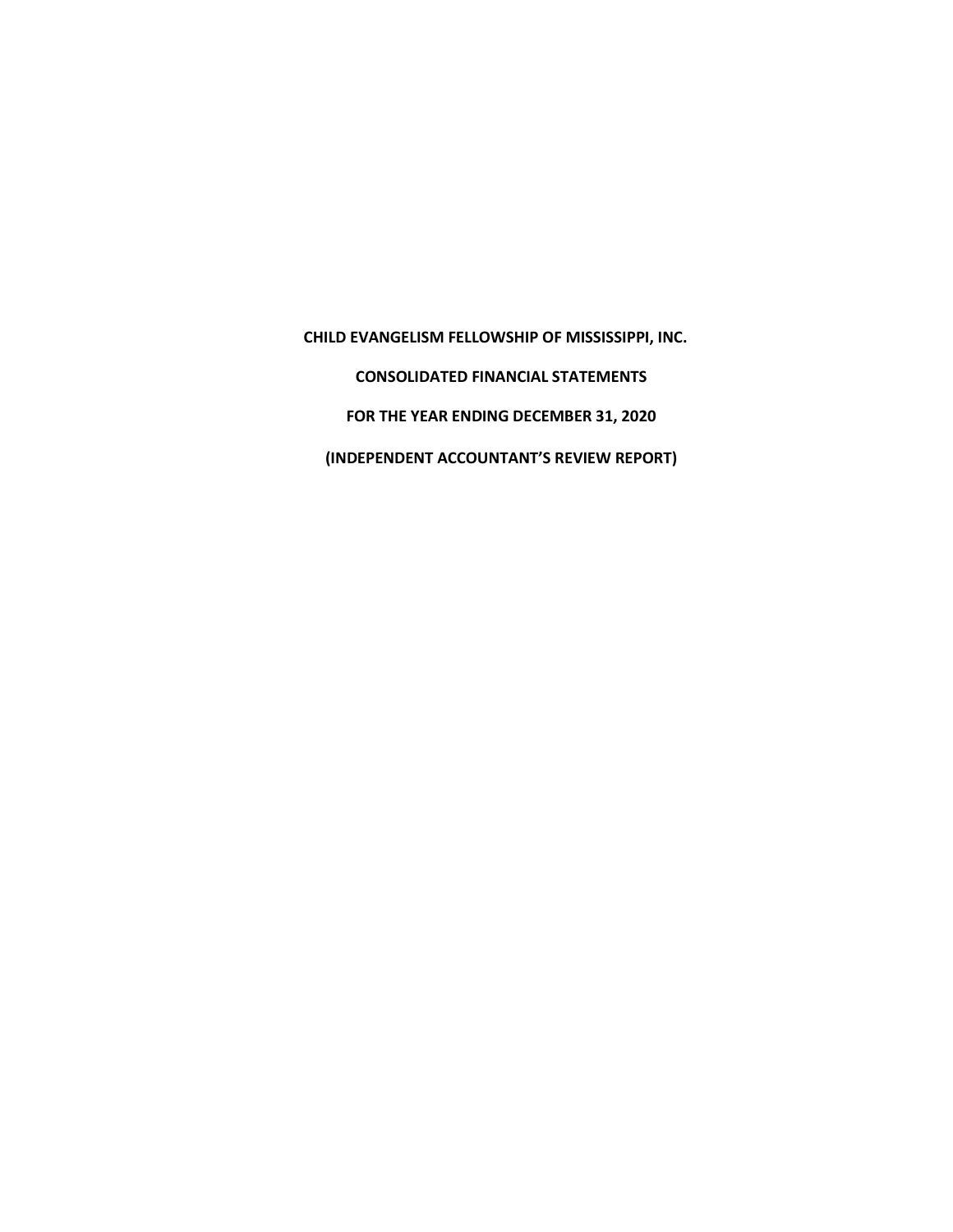# **CHILD EVANGELISM FELLOWSHIP OF MISSISSIPPI, INC. CONSOLIDATED FINANCIAL STATEMENTS FOR THE YEAR ENDING DECEMBER 31, 2020**

#### **CONTENTS**

| Independent Auditor's Review Report                  |          |
|------------------------------------------------------|----------|
| Statement of Consolidated Financial Position         | 4        |
| Statement of Consolidated Statement of Activities    | 5        |
| Statement of Consolidated Statement of Cash Flows    | 6        |
| <b>Statement of Consolidated Functional Expenses</b> |          |
| <b>Financial Statement Disclosures</b>               | $8 - 10$ |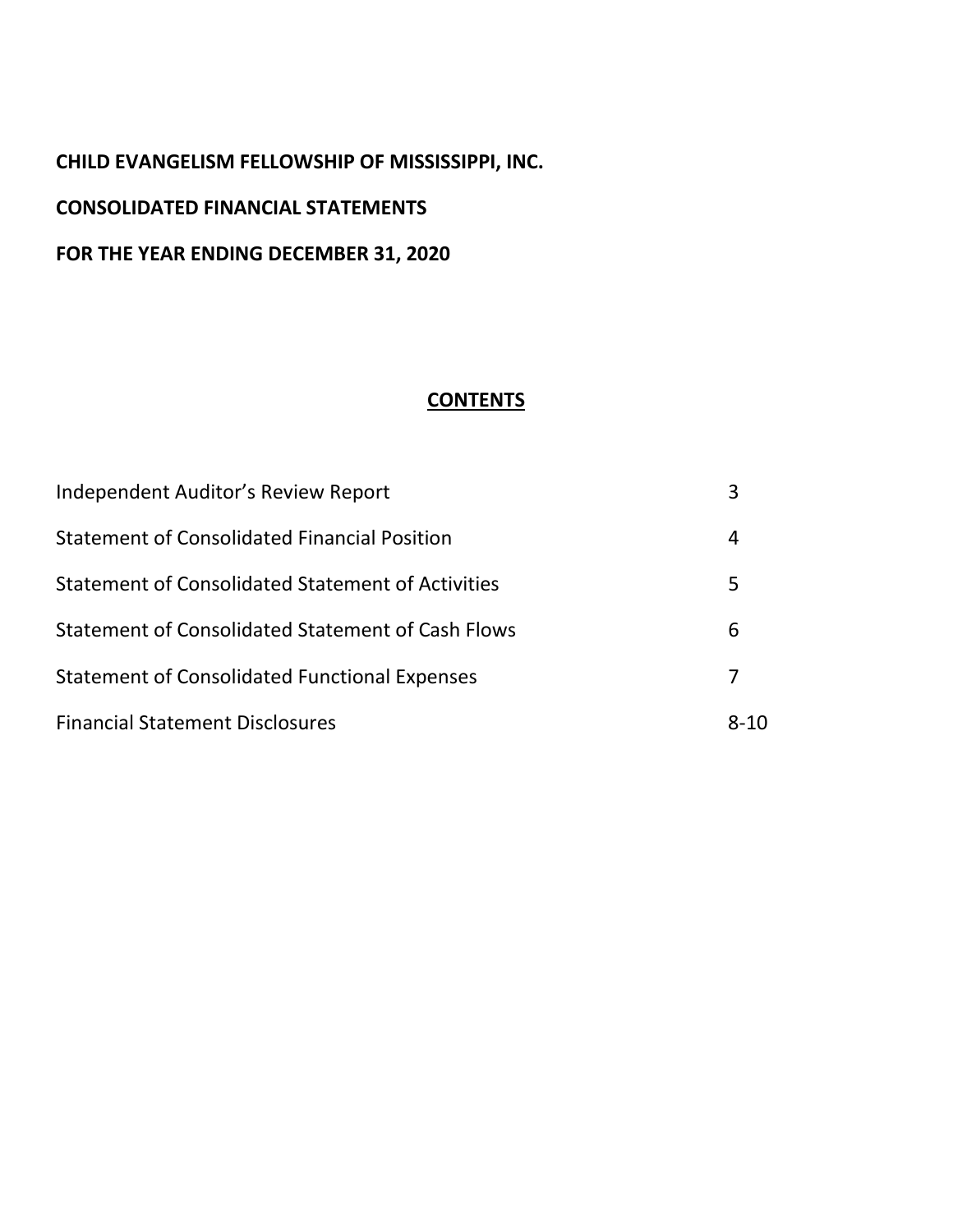

#### **INDEPENDENT ACCOUNTANTS' REVIEW REPORT**

Board of Directors Child Evangelism Fellowship of Mississippi, Inc. Hattiesburg, MS 39401

We have reviewed the accompanying consolidated financial statements of Child Evangelism Fellowship of Mississippi, Inc. (a non-profit organization) which comprise that statement of financial position as of December 31, 2020, and the related consolidated statement of activities, consolidated functional expenses and consolidated cash flows for the year then ended and the related notes to the financial statements. A review includes primarily applying analytical procedures to management's financial data and making inquiries of organization management. A review is substantially less in scope than an audit, the objective of which is the expression of an opinion regarding the financial statements as a whole, and that, accordingly, the accountant does not express such an opinion.

#### Managements' Responsibility for the Financial Statements

Management is responsible for the preparation and fair presentation of the financial statements in accordance with accounting principles generally accepted in the United States of America; this includes the design, implementation, and maintenance of internal control relevant to the preparation and fair presentation of financial statements that are free from material statements that are free from material misstatement whether due to fraud or error.

#### Accountant's Responsibility

The accountant's responsibility is to conduct the review engagement in accordance with SSARS promulgated by the Accounting and Review Services Committee of the AICPA. The accountant's review report should also explain that these standards require that the accountant perform the procedures to obtain limited assurance as a basis for reporting whether the accountant is aware of any material modifications that should be made to the financial statements for them to be in accordance with the applicable financial reporting framework. We believe that the results of our procedures provide a reasonable basis for our conclusion.

#### Accountant's Conclusion

Based on our review, we are not aware of any material modifications that should be made to the accompanying financial statements in order for them to be in accordance with accounting principles generally accepted in the United States of America.

September 5, 2021

Springfield, VA

-3-

Trinity Accounting Services (26412 Brandon Avenue, Suite 337, Springfield, VA 22150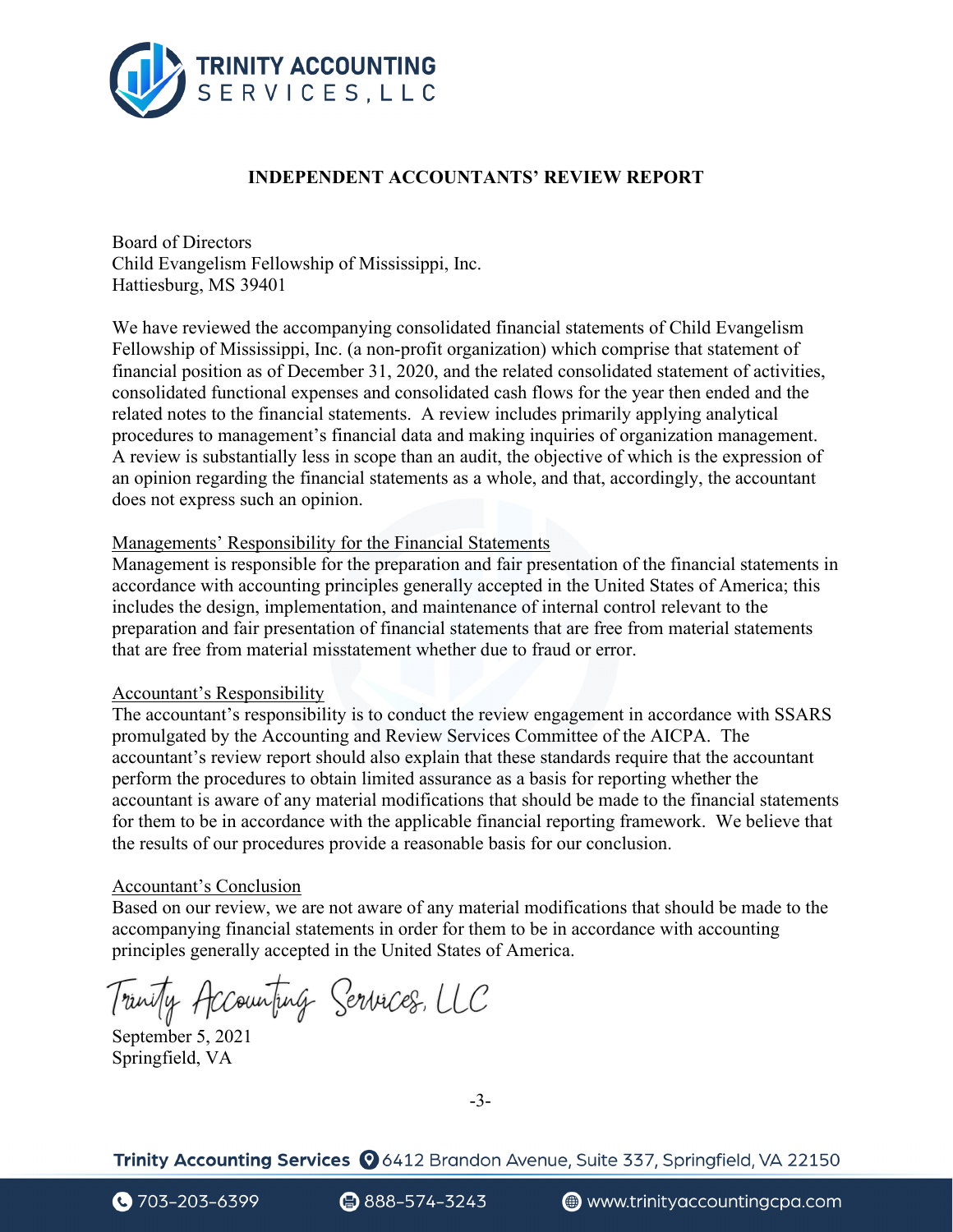# **CHILD EVANGELISM FELLOWSHIP OF MISSISSIPPI, INC. CONSOLIDATED STATEMENT OF FINANCIAL POSITION For the Year Ending December 31, 2020**

|                                           | 2020 |         |
|-------------------------------------------|------|---------|
| <b>ASSETS:</b>                            |      |         |
| <b>CASH</b>                               | \$   | 83,853  |
| <b>OTHER ASSETS</b>                       | \$   | 24,724  |
| <b>TOTAL ASSETS</b>                       | \$   | 108,577 |
| <b>LIABILITIES:</b>                       |      |         |
| <b>ACCOUNTS PAYABLE</b>                   | \$   |         |
| <b>TOTAL LIABILITIES</b>                  | Ś    |         |
| <b>TOTAL LIABILITIES</b>                  | Ś    |         |
|                                           |      |         |
| <b>NET ASSETS</b>                         |      |         |
| NET ASSETS (UNRESTRICTED)                 | \$   | 108,577 |
| <b>TOTAL LIABILITIES &amp; NET ASSETS</b> | ς    | 108,577 |

See Accountants Notes to the Financial Statements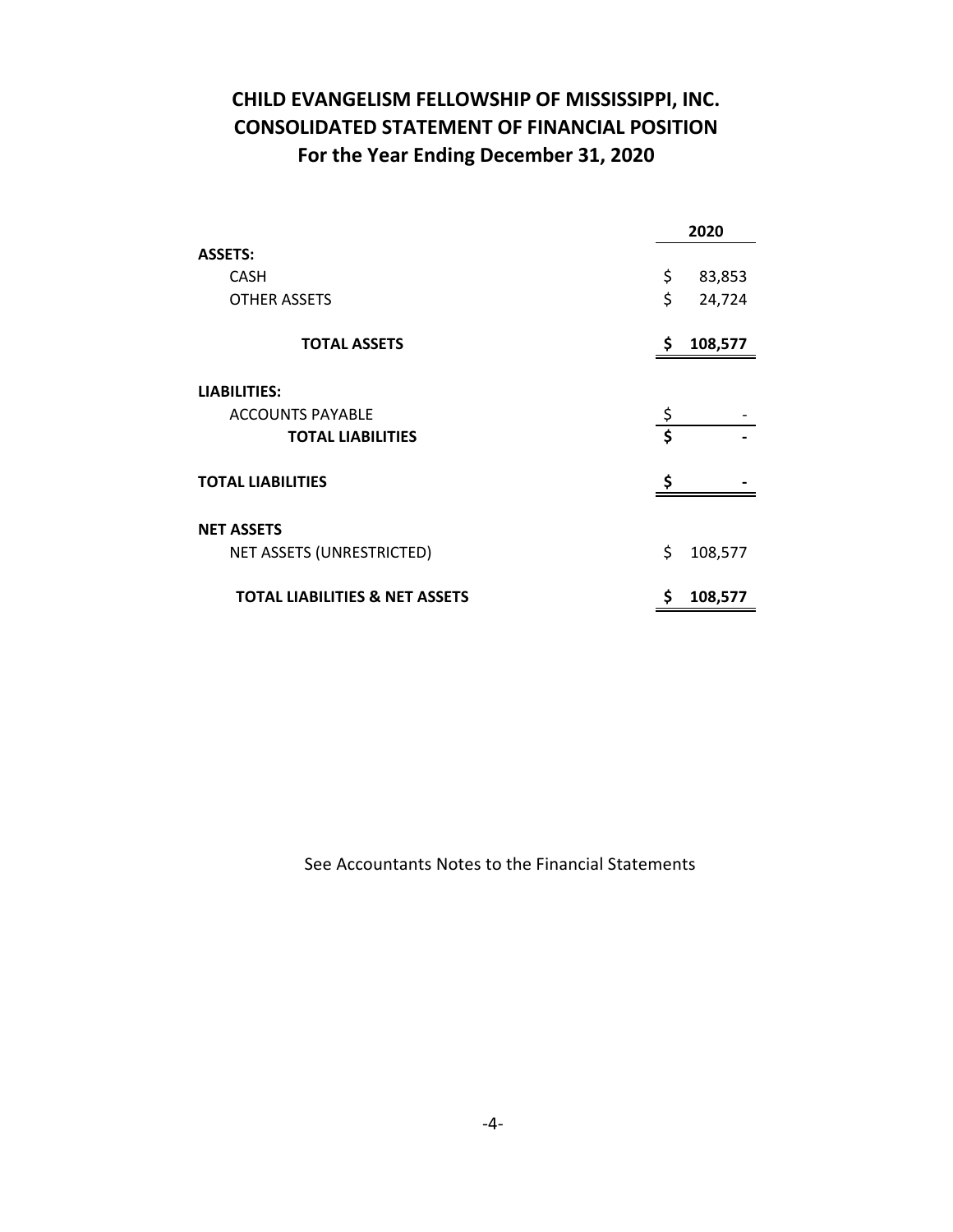# **CHILD EVANGELISM FELLOWSHIP OF MISSISSIPPI, INC. CONSOLIDATED STATEMENT OF ACTIVITIES For the Year Ending December 31, 2020**

| <b>REVENUE AND SUPPORT</b>        | 2020          |
|-----------------------------------|---------------|
| Contributions                     | \$171,979     |
| <b>Program Services</b>           | 32,898        |
| <b>Other Revenue</b>              | 30,400        |
| <b>TOTAL REVENUE AND SUPPORT</b>  | \$235,277     |
|                                   |               |
| <b>EXPENSES</b>                   |               |
| <b>Program Services</b>           | 148,499       |
| <b>TOTAL PROGRAM SERVICES</b>     | \$148,499     |
| <b>Support Services</b>           |               |
| General & Administrative          | 86,425        |
| <b>Fundraising</b>                | 1,123         |
| <b>TOTAL SUPPORT SERVICES</b>     | \$.<br>87,548 |
|                                   |               |
| <b>TOTAL EXPENSES</b>             | \$236,047     |
|                                   |               |
| <b>INCREASE IN NET ASSETS</b>     | (770)         |
| NET ASSETS, Beginning of the year | 109,347       |
| NET ASSETS, End of the year       | \$108,577     |

See Accountant's Notes to the Financial Statements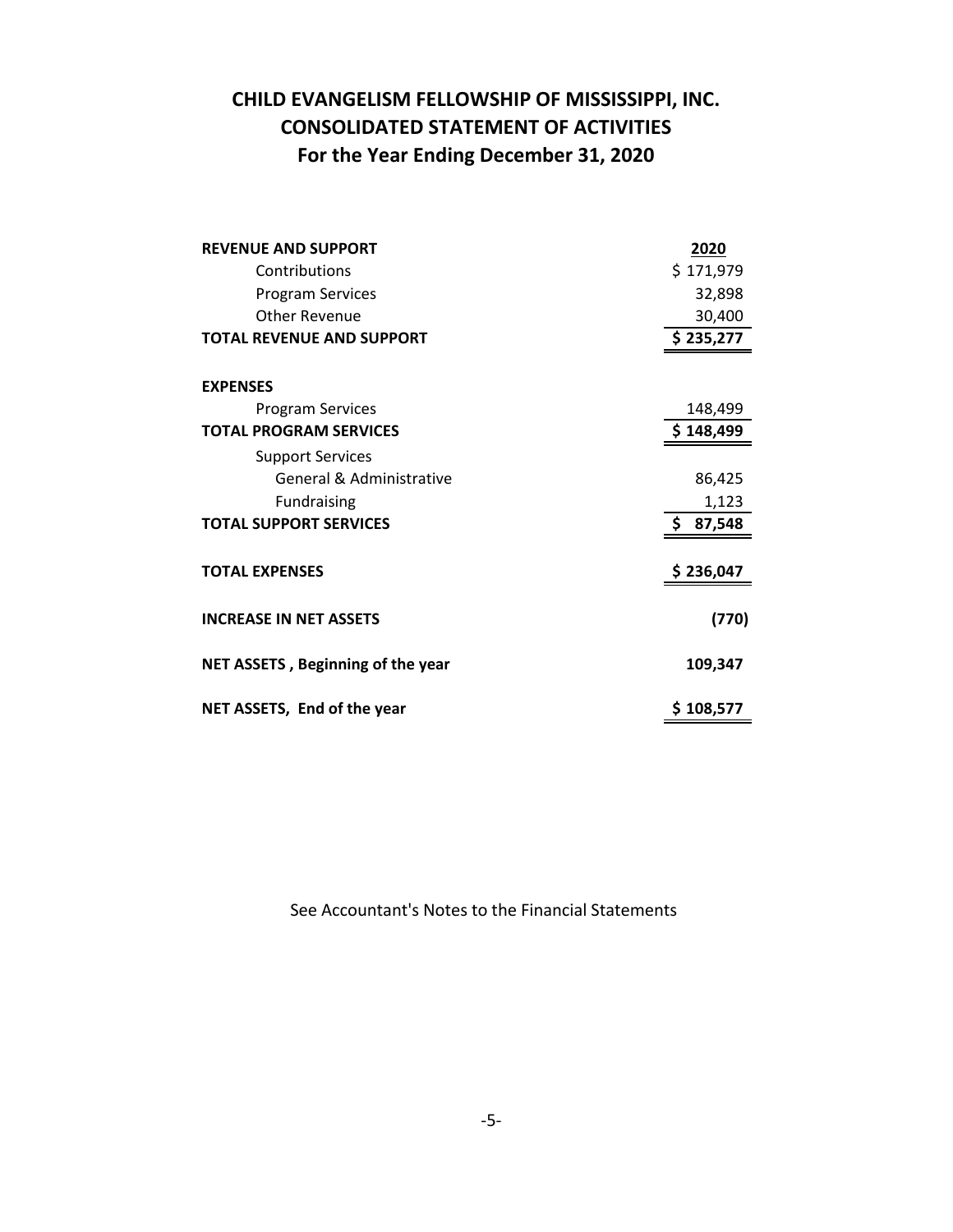# **CHILD EVANGELISM FELLOWSHIP OF MISSISSIPPI, INC. CONSOLIDATED STATEMENT OF CASH FLOWS For the Year Ending December 31, 2020**

|                                                  | 2020 |        |  |
|--------------------------------------------------|------|--------|--|
| <b>CASH FLOWS FROM OPERATING ACTIVITIES</b>      |      |        |  |
| Increase in Net Assets                           | \$   | (770)  |  |
| Adjustments to Reconcile Increase in Net Assets  |      |        |  |
| to Net Cash Provided by Operating Activities     |      |        |  |
| (Increase)/Decrease in Accounts Payable          | \$   |        |  |
| Increase(Decrease) in Accounts Receivable        | \$   |        |  |
| <b>Net Cash Provided by Operating Activities</b> |      | (770)  |  |
| <b>Retirement of Fixed Assets</b>                | \$   | 2,079  |  |
| <b>Net Cash Provided by Operating Activities</b> |      | 2,079  |  |
| NET INCREASE/(DECREASE) IN CASH                  |      | 1,309  |  |
| <b>CASH, Beginning on Year</b>                   | \$   | 82,544 |  |
| <b>CASH, End of Year</b>                         |      | 83.853 |  |

See Accountant's Notes to the Financial Statements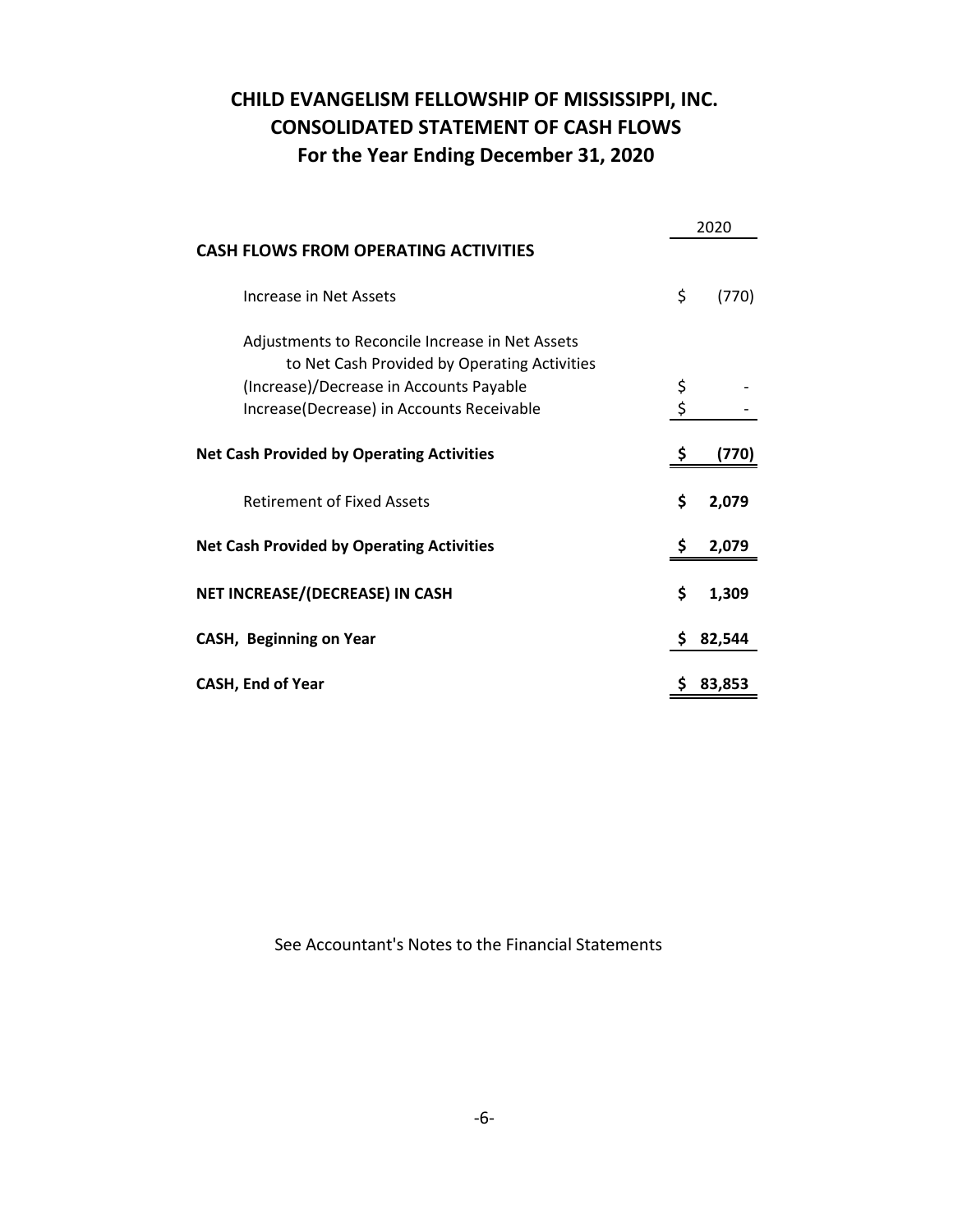# **CHILD EVANGELISM FELLOWSHIP OF MISSISSIPPI, INC. CONSOLIDATED STATEMENT OF FUNCTIONAL EXPENSES For the Year Ending December 31, 2020**

|                              | <b>PROGRAM</b><br><b>SERVICES</b> |         |                       | <b>GENERAL &amp;</b> |                    |       |              | 2020    |
|------------------------------|-----------------------------------|---------|-----------------------|----------------------|--------------------|-------|--------------|---------|
|                              |                                   |         | <b>ADMINISTRATIVE</b> |                      | <b>FUNDRAISING</b> |       | <b>TOTAL</b> |         |
| Accounting                   |                                   | 4,403   | \$                    |                      | \$                 |       | Ś            | 4,403   |
| Conferences                  |                                   | 8,816   |                       |                      |                    |       |              | 8,816   |
| <b>Contract Services</b>     |                                   | 15,704  |                       | 7,304                |                    |       |              | 23,008  |
| Insurance                    |                                   |         |                       | 977                  |                    |       |              | 977     |
| <b>National Support</b>      |                                   |         |                       | 5,071                |                    |       |              | 5,071   |
| Office Expense               |                                   |         |                       | 5,677                |                    |       |              | 5,677   |
| Occupancy                    |                                   |         |                       | 7,004                |                    |       |              | 7,004   |
| <b>Professional Services</b> |                                   |         |                       |                      |                    | 1,123 |              | 1,123   |
| Salary & Wages               |                                   | 106,941 |                       | 59,095               |                    |       |              | 166,036 |
| <b>Supplies</b>              |                                   | 7,292   |                       |                      |                    |       |              | 7,292   |
| Travel                       |                                   | 4,048   |                       |                      |                    |       |              | 4,048   |
| Website                      |                                   | 1,295   |                       | 1,297                |                    |       |              | 2,592   |
| Total                        | \$                                | 148,499 |                       | 86,425               | \$                 | 1,123 | \$           | 236,047 |

See Accountants Notes to the Financial Statements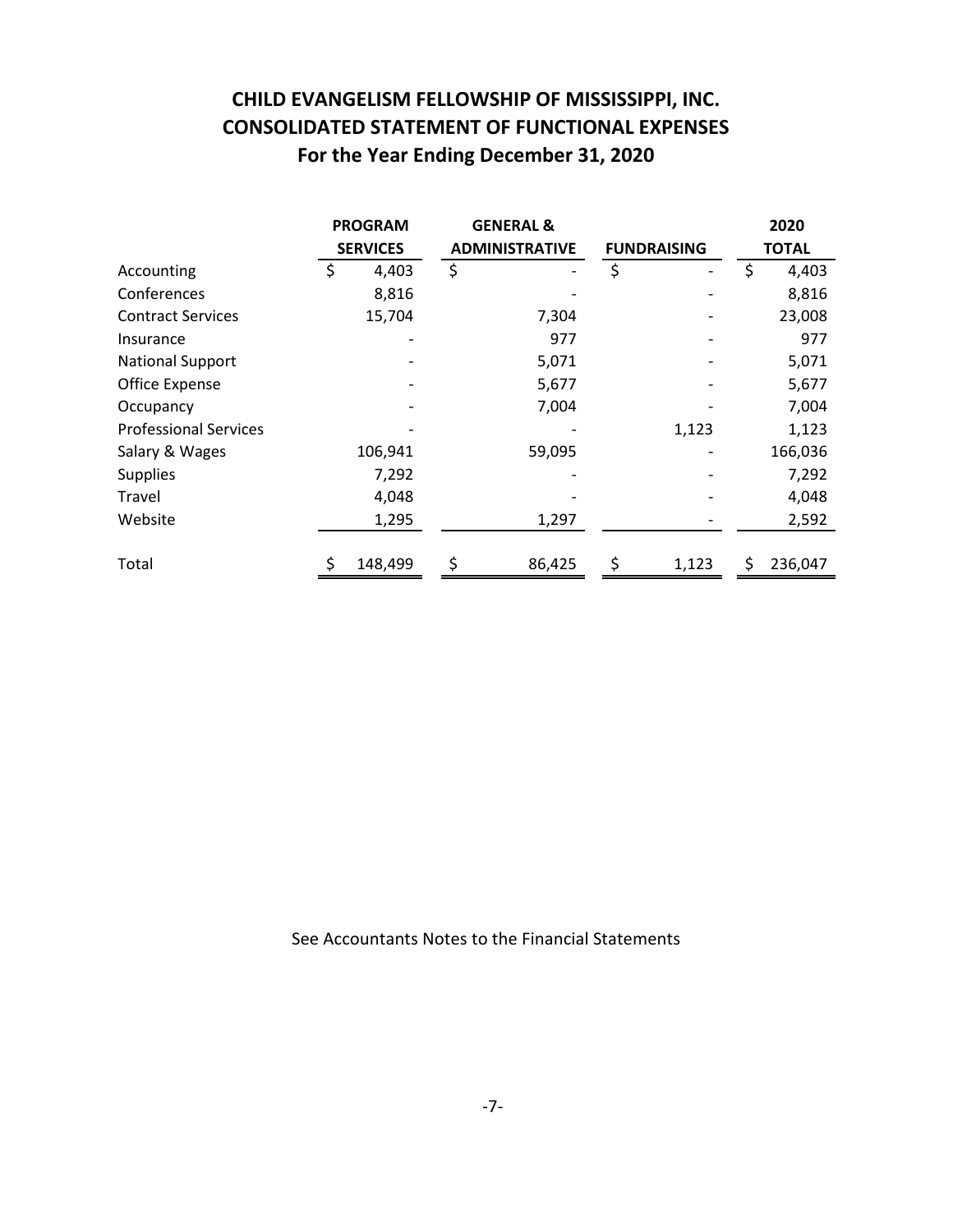# **CHILD EVANGELISM FELLOWSHIP OF MISSISSIPPI, INC.**

# **NOTES TO THE FINANCIAL STATEMENTS**

# **For the Year Ending December 31, 2020**

# **Note 1 – ORGANIZATION & OPERATIONS**

# **Organization**

Child Evangelism Fellowship of Mississippi, Inc. (CEF of MS) is a non-profit corporation incorporated under the laws of the State of Mississippi organized as a Bible-centered organization composed of born again believers whose purpose is to evangelize boys and girls with the Gospel of the Lord Jesus Christ and to establish them in the Word of God and in a local church for Christian living. To effectively reach the children in this state, a training and equipping ministry is vital to motivate and help staff and volunteers more effectively accomplish this three-fold purpose.

# **Note 2 – SUMMARY OF SIGNIFICANT ACCOUNTING POLICIES**

# **Basis of Accounting**

It is the organization's policy to prepare its financial statements on the accrual basis of accounting.

## **Basis of Presentation**

Based on the existence or absence of donor-imposed restrictions, resources are classified into two categories: without donor restrictions and with donor restrictions. CEF of MS does not have assets with donor restrictions. All revenues, gains, and losses and all expenses are reported as increases or decreases in net assets without donor restrictions.

## **Use of Estimates**

The preparation of financial statement in conformity with U.S. generally accepted accounting principles requires management to make estimate and assumptions that affect the reported amount of assets and liabilities and disclosure of contingent assets and liabilities at the date of the financial statements and the reported amounts of revenue and expenses during the reporting period. Actual results could differ from those estimates.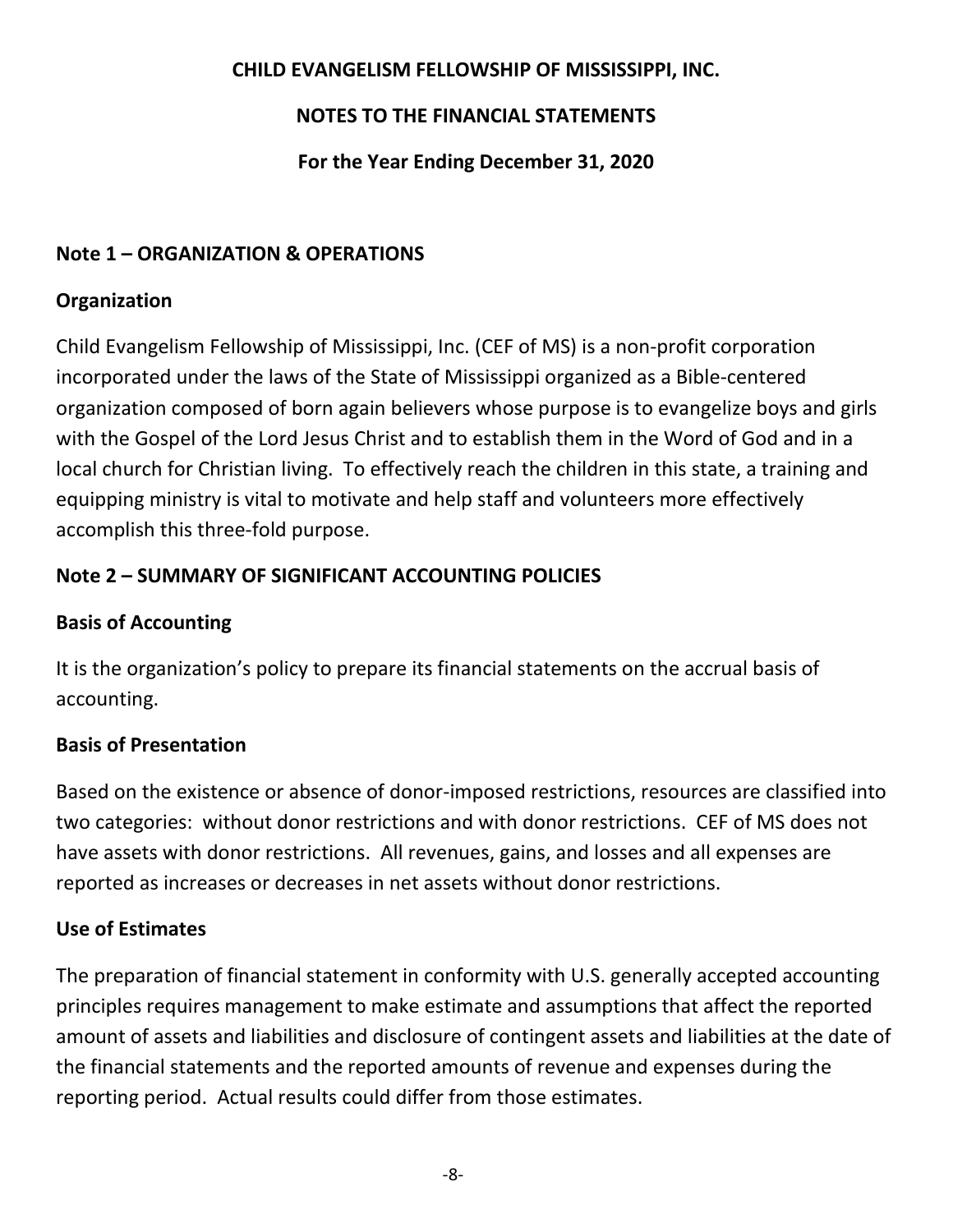# **Donated Services**

CEF of MS receives services donated by unpaid officers, board members and volunteers in carrying out its ministry. No amounts have been reflected in the financial statements for those services since they do not meet the criteria for recognition under the "Accounting for Contributions Received and Contributions Made" topic of the FASB ASC.

# **Cash and Cash Equivalents**

Cash and cash equivalents consist of cash on hand or in demand deposit accounts and highly liquid investments purchased with an original maturity of three months or less. Cash and cash equivalents do not include cash restricted by donors or other assets restricted for long-term purposes.

## **Revenue Recognition**

CEF of MS accounts for contributions received in accordance with the recommendations of the Financial Accounting Standards Board in SFAS No. 116, Accounting for Contributions Received and Contributions Made. In accordance with SFAS No. 116, contributions are recorded when received as with donor restrictions or without donor restrictions, depending on the existence and/or nature of any donor restrictions. All contributions are considered to be available for general support of CEF of MS unless specifically restricted by the donor or restricted by CEF of MS for a specific purpose. Contributions of non-cash assets are recorded at their fair values in the period received.

#### **Investments**

CEF of MS follows SFAS No. 124, "Accounting for Certain Investments held by Not-for-Profit Organizations". Under SFAS No. 124, investments in marketable securities with readily determinable fair values and all investment in debt securities are reported at their fair values in the statement of financial position.

## **Intentions to Give**

Intentions to give which may be rescinded at any time were not recognized in the financial statements because they did not meet the criteria for revenue recognition under SFAS No. 116.

## **Income Tax Status**

CEF of MS is a State of Mississippi operates within the guidelines of section 501(c)(3) of the Internal Revenue Service code for nonprofit organizations and therefore is exempt from